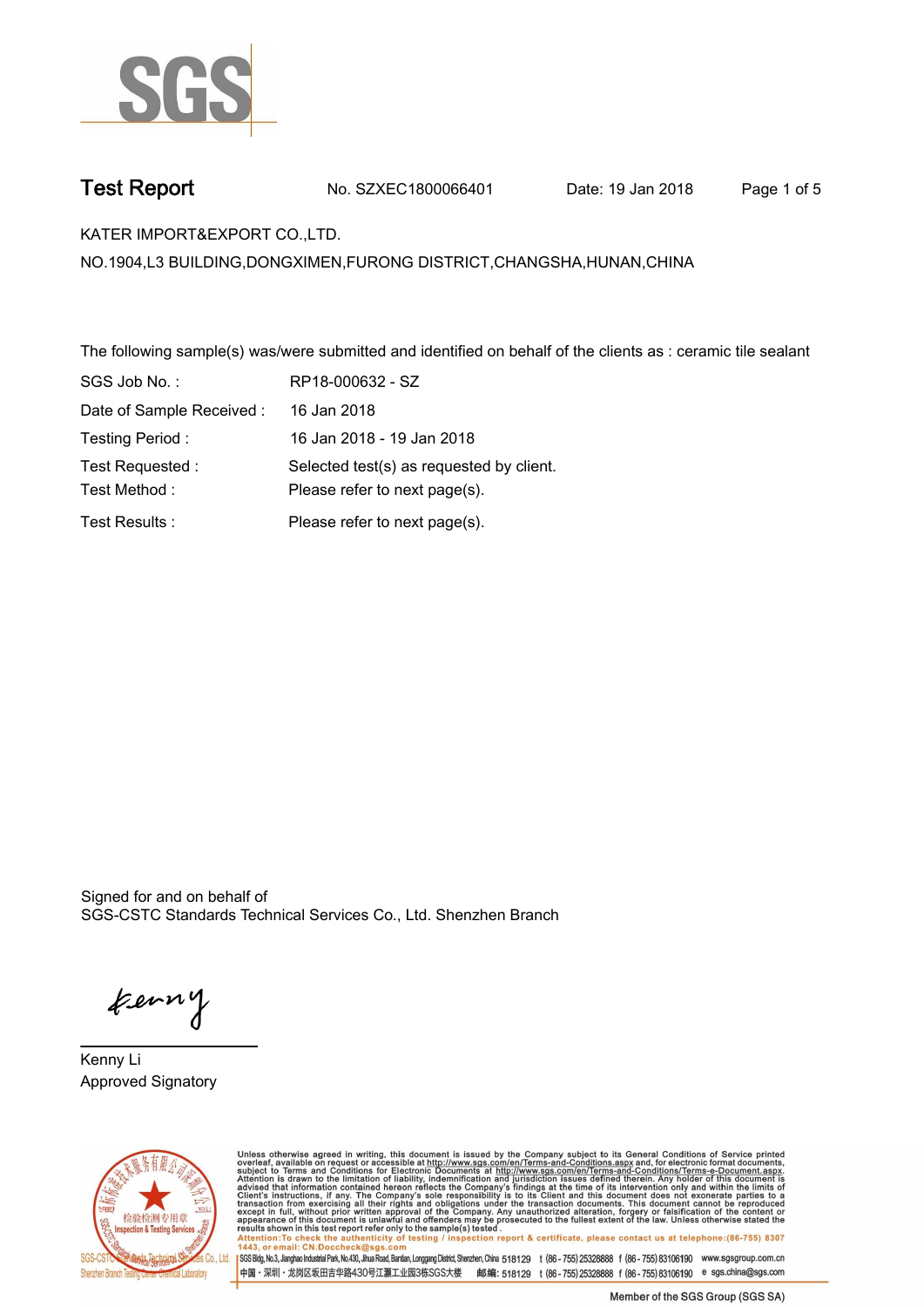

**Test Report No. SZXEC1800066401** Date: 19 Jan 2018 Page 2 of 5

**Test Results :.**

**Test Part Description :.**

| Specimen No. | SGS Sample ID    | <b>Description</b>                         |
|--------------|------------------|--------------------------------------------|
| SN1          | SZX18-000664.001 | White liquid(a): Yellow liquid(b)=1:1(W/W) |

**Remarks :.(1) 1 mg/kg = 1 ppm = 0.0001%.**

**(2) MDL = Method Detection Limit.**

**(3) ND = Not Detected ( < MDL ).**

**(4) "-" = Not Regulated.**

## **Elementary Analysis & Flame Retardants.**

**Test Method :. With reference to IEC 62321-4:2013+A1:2017, IEC62321-5:2013, IEC62321-7-2:2017, IEC 62321-6:2015, analyzed by ICP-OES, UV-Vis and GC-MS..**

| Test Item(s)                 | <u>Limit</u>             | <u>Unit</u> | <b>MDL</b>               | <u>001</u> |
|------------------------------|--------------------------|-------------|--------------------------|------------|
| Cadmium (Cd)                 | 100                      | mg/kg       | $\overline{2}$           | <b>ND</b>  |
| Lead (Pb)                    | 1,000                    | mg/kg       | $\overline{c}$           | <b>ND</b>  |
| Mercury (Hg)                 | 1,000                    | mg/kg       | 2                        | <b>ND</b>  |
| Hexavalent Chromium (Cr(VI)) | 1,000                    | mg/kg       | 8                        | <b>ND</b>  |
| Sum of PBBs                  | 1,000                    | mg/kg       | $\overline{\phantom{a}}$ | <b>ND</b>  |
| Monobromobiphenyl            |                          | mg/kg       | 5                        | <b>ND</b>  |
| Dibromobiphenyl              | $\overline{\phantom{a}}$ | mg/kg       | 5                        | <b>ND</b>  |
| Tribromobiphenyl             | $\overline{\phantom{a}}$ | mg/kg       | 5                        | <b>ND</b>  |
| Tetrabromobiphenyl           | $\overline{\phantom{a}}$ | mg/kg       | 5                        | <b>ND</b>  |
| Pentabromobiphenyl           | $\overline{\phantom{a}}$ | mg/kg       | 5                        | <b>ND</b>  |
| Hexabromobiphenyl            |                          | mg/kg       | 5                        | <b>ND</b>  |
| Heptabromobiphenyl           | $\overline{\phantom{a}}$ | mg/kg       | 5                        | <b>ND</b>  |
| Octabromobiphenyl            | -                        | mg/kg       | 5                        | <b>ND</b>  |
| Nonabromobiphenyl            |                          | mg/kg       | 5                        | <b>ND</b>  |
| Decabromobiphenyl            |                          | mg/kg       | 5                        | <b>ND</b>  |
| Sum of PBDEs                 | 1,000                    | mg/kg       | $\overline{\phantom{a}}$ | <b>ND</b>  |
| Monobromodiphenyl ether      |                          | mg/kg       | 5                        | <b>ND</b>  |
| Dibromodiphenyl ether        | -                        | mg/kg       | 5                        | <b>ND</b>  |
| Tribromodiphenyl ether       | ۰.                       | mg/kg       | 5                        | <b>ND</b>  |
| Tetrabromodiphenyl ether     |                          | mg/kg       | 5                        | <b>ND</b>  |
| Pentabromodiphenyl ether     |                          | mg/kg       | 5                        | <b>ND</b>  |
|                              |                          |             |                          |            |



Unless otherwise agreed in writing, this document is issued by the Company subject to its General Conditions of Service printed<br>overleaf, available on request or accessible at http://www.sgs.com/en/Terms-and-Conditions.as

SGS Bldg, No.3, Jianghao Industrial Park, No.430, Jihua Road, Bantian, Longgang District, Shenzhen, China 518129 t (86-755) 25328888 f (86-755) 83106190 www.sgsgroup.com.cn 中国·深圳·龙岗区坂田吉华路430号江灏工业园3栋SGS大楼 邮编: 518129 t (86-755)25328888 f (86-755)83106190 e sgs.china@sgs.com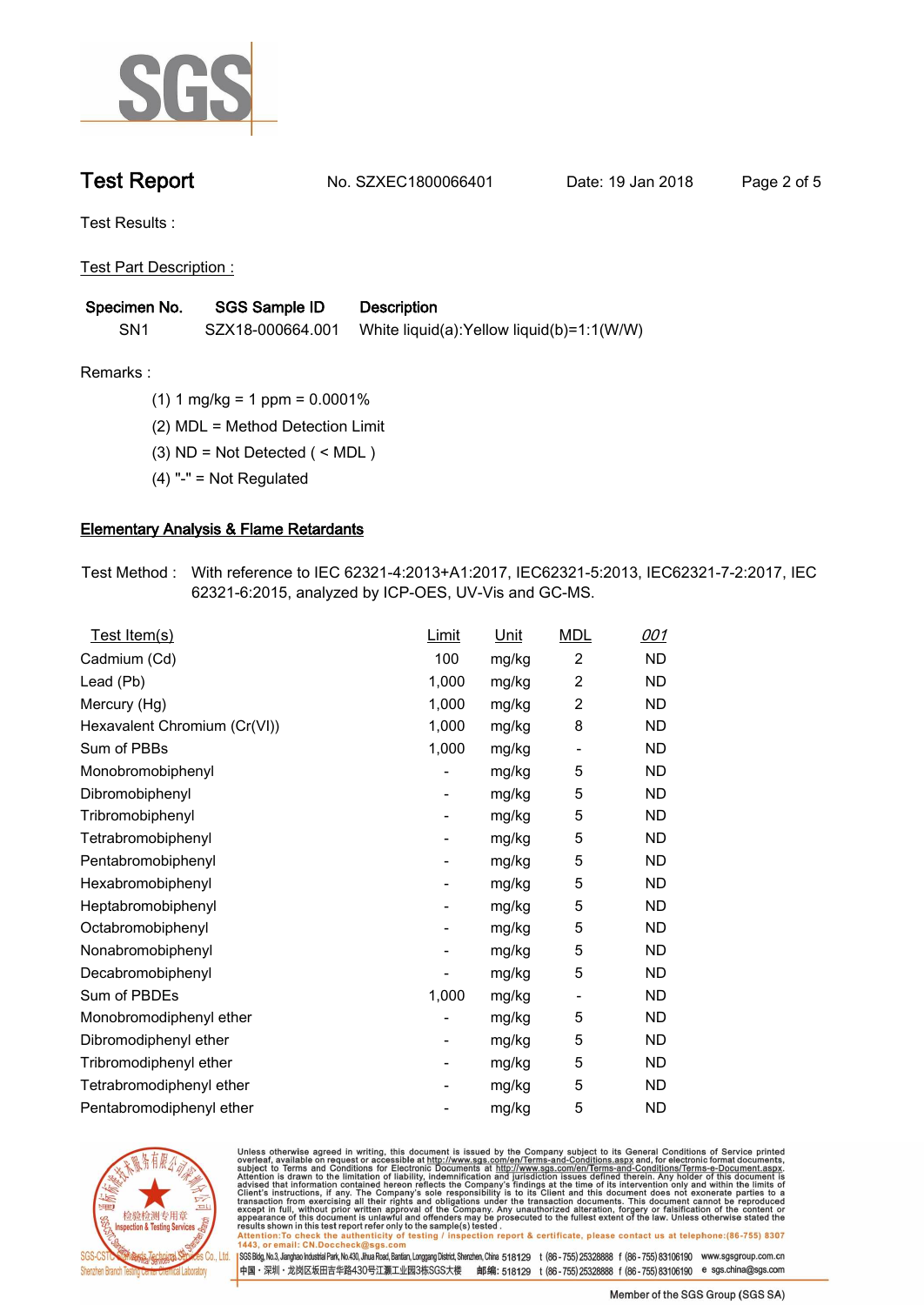

| <b>Test Report</b>       | No. SZXEC1800066401 |       | Date: 19 Jan 2018 |           | Page 3 of 5 |  |
|--------------------------|---------------------|-------|-------------------|-----------|-------------|--|
| Test Item(s)             | Limit               | Unit  | <u>MDL</u>        | 001       |             |  |
| Hexabromodiphenyl ether  | ۰                   | mg/kg | 5                 | <b>ND</b> |             |  |
| Heptabromodiphenyl ether | ۰                   | mg/kg | 5                 | ND.       |             |  |
| Octabromodiphenyl ether  | -                   | mg/kg | 5                 | ND.       |             |  |
| Nonabromodiphenyl ether  | -                   | mg/kg | 5                 | <b>ND</b> |             |  |
| Decabromodiphenyl ether  | -                   | mg/kg | 5                 | ND.       |             |  |
|                          |                     |       |                   |           |             |  |

**Notes :.**

**(1) The maximum permissible limit is quoted from RoHS Directive (EU) 2015/863. IEC 62321 series is equivalent to EN 62321 series**

**http://www.cenelec.eu/dyn/www/f?p=104:30:1742232870351101::::FSP\_ORG\_ID,FSP\_LANG\_ID:125863 7,25.**

**Remark1: The result(s) shown is/are of the total weight of wet sample.**

**Remark2: Results shown are of the total weight of mixed samples.**

**Remark3: The sample(s) was/were analyzed on behalf of the applicant as mixing sample in one testing. The above result(s) was/were only given as the informality value and only for reference..**



Unless otherwise agreed in writing, this document is issued by the Company subject to its General Conditions of Service printed<br>overleaf, available on request or accessible at http://www.sgs.com/en/Terms-and-Conditions.as

SGSBldg, No.3, Jianghao Industrial Park, No.430, Jihua Road, Bantian, Longgang District, Shenzhen, China 518129 t (86-755) 25328888 f (86-755) 83106190 www.sgsgroup.com.cn

中国·深圳·龙岗区坂田吉华路430号江灏工业园3栋SGS大楼 邮编: 518129 t (86-755)25328888 f (86-755)83106190 e sgs.china@sgs.com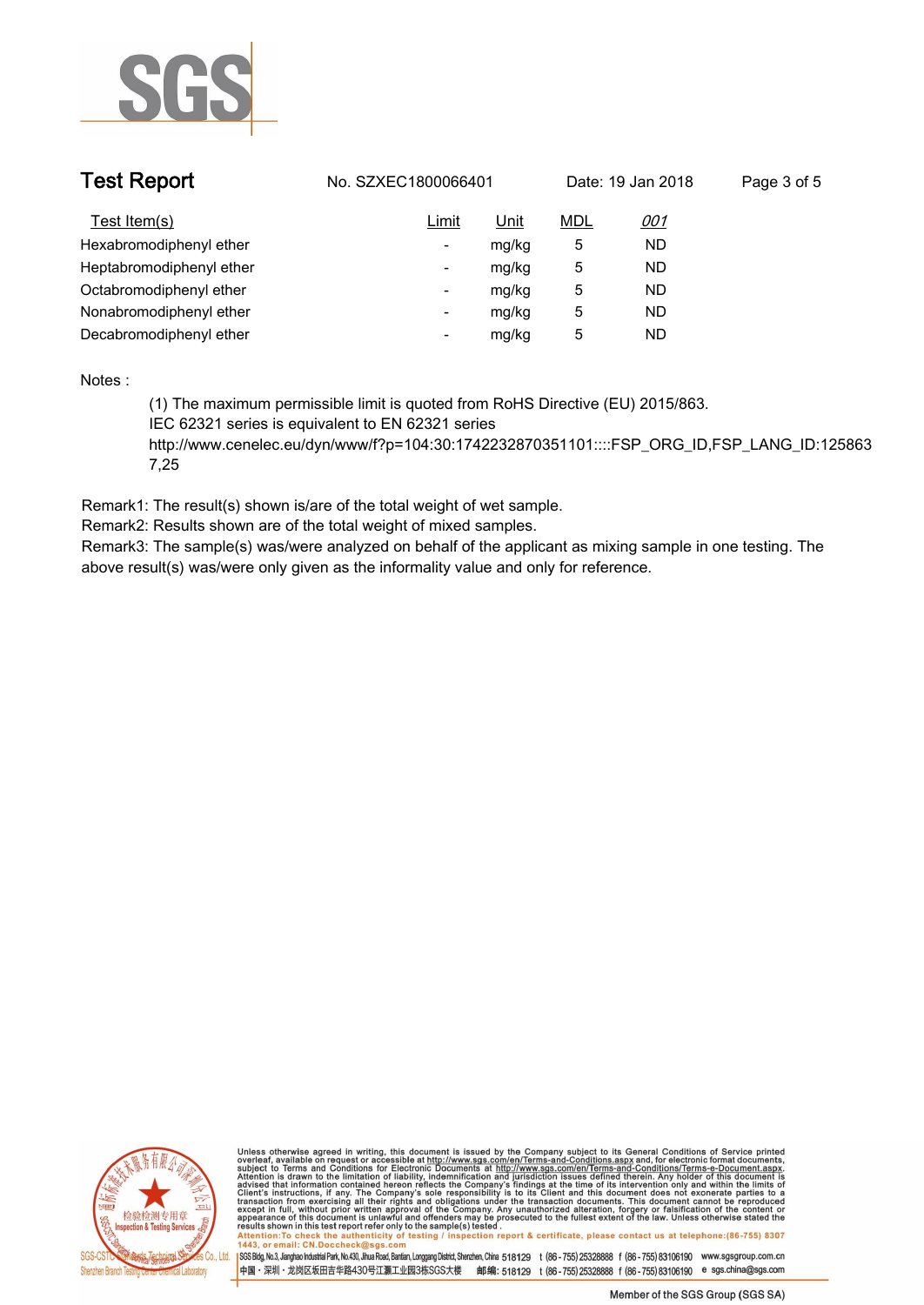

**Test Report. No. SZXEC1800066401** Date: 19 Jan 2018 Page 4 of 5

# **ATTACHMENTS Pb/Cd/Hg/Cr6+/PBBs/PBDEs Testing Flow Chart**

- **1)** Name of the person who made testing: **Winsen Deng / David Mai / Truly Ren**
- **2)** Name of the person in charge of testing: **Zoe Luo / Roje Zhou / Muky Tong**
- **3) These samples were dissolved totally by pre-conditioning method according to below flow chart.**
- **(Cr6+ and PBBs/PBDEs test method excluded).**





Unless otherwise agreed in writing, this document is issued by the Company subject to its General Conditions of Service printed<br>overleaf, available on request or accessible at http://www.sgs.com/en/Terms-and-Conditions.as

SGS Bldg, No.3, Jianghao Industrial Park, No.430, Jihua Road, Bantian, Longgang District, Shenzhen, China 518129 t (86-755) 25328888 f (86-755) 83106190 www.sgsgroup.com.cn

中国·深圳·龙岗区坂田吉华路430号江灏工业园3栋SGS大楼 邮编: 518129 t (86-755)25328888 f (86-755)83106190 e sgs.china@sgs.com